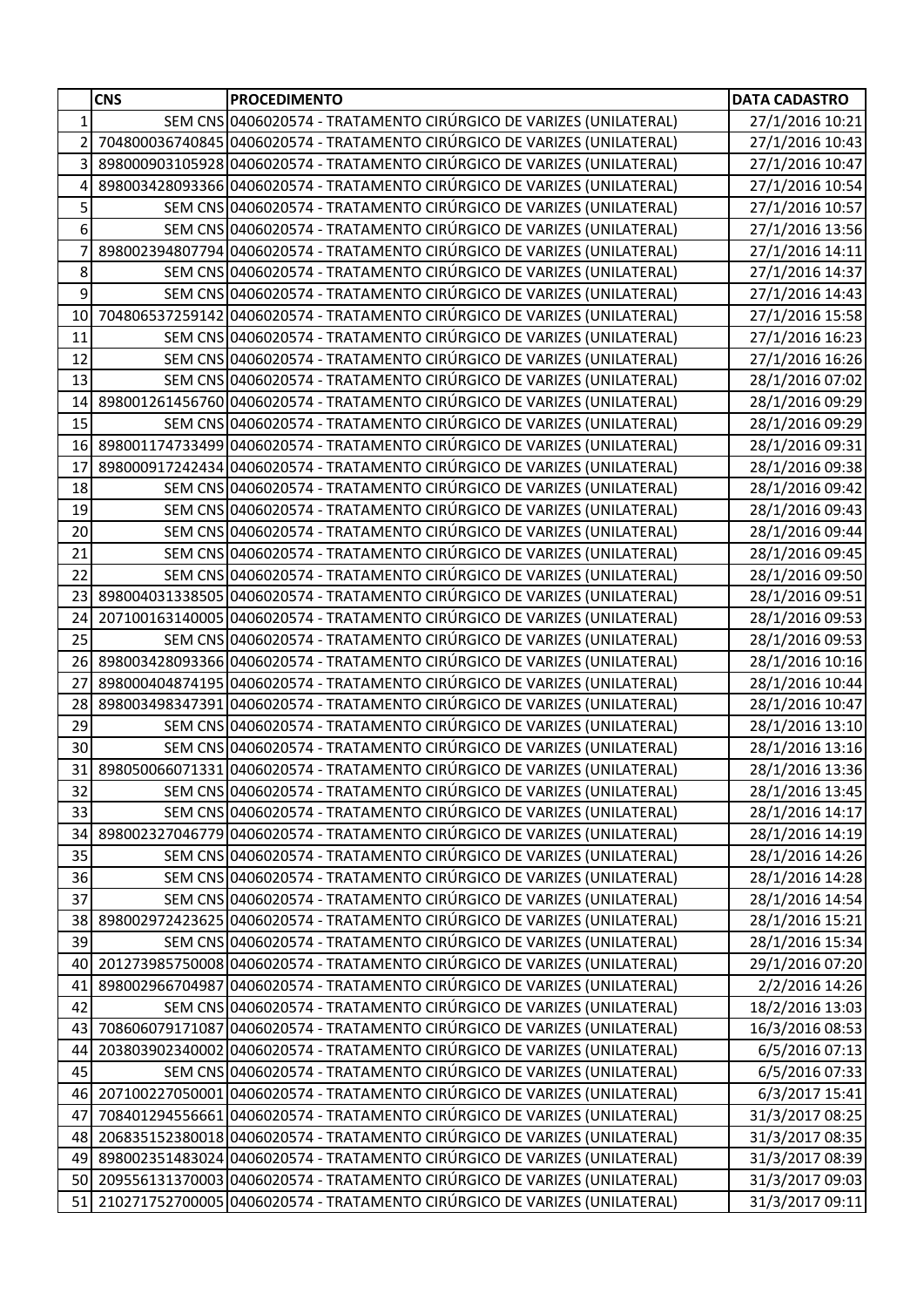| 52  |                 | 700000956052902 0406020574 - TRATAMENTO CIRÚRGICO DE VARIZES (UNILATERAL)     | 8/6/2017 14:24   |
|-----|-----------------|-------------------------------------------------------------------------------|------------------|
| 53  |                 | 898002333513871 0406020574 - TRATAMENTO CIRÚRGICO DE VARIZES (UNILATERAL)     | 8/6/2017 14:33   |
| 54  |                 | 704604167958025 0406020574 - TRATAMENTO CIRÚRGICO DE VARIZES (UNILATERAL)     | 8/6/2017 14:40   |
| 55  |                 | 898000916063935 0406020574 - TRATAMENTO CIRÚRGICO DE VARIZES (UNILATERAL)     | 8/6/2017 14:46   |
| 56  |                 | 704604104366929 0406020574 - TRATAMENTO CIRÚRGICO DE VARIZES (UNILATERAL)     | 8/6/2017 14:52   |
| 57  |                 | 704602600773829 0406020574 - TRATAMENTO CIRÚRGICO DE VARIZES (UNILATERAL)     | 8/6/2017 14:58   |
| 58  |                 | 204447838940003 0406020574 - TRATAMENTO CIRÚRGICO DE VARIZES (UNILATERAL)     | 13/9/2017 16:25  |
| 59  |                 | 210205949520007 0406020574 - TRATAMENTO CIRÚRGICO DE VARIZES (UNILATERAL)     | 13/9/2017 16:34  |
| 60  |                 | 898003410323939 0406020574 - TRATAMENTO CIRÚRGICO DE VARIZES (UNILATERAL)     | 13/9/2017 16:45  |
| 61  |                 | 700008953881107 0406020574 - TRATAMENTO CIRÚRGICO DE VARIZES (UNILATERAL)     | 13/9/2017 16:49  |
| 62  |                 | 705000218286754 0406020574 - TRATAMENTO CIRÚRGICO DE VARIZES (UNILATERAL)     | 30/10/2018 14:32 |
| 63  |                 | 206630347810000 0406020574 - TRATAMENTO CIRÚRGICO DE VARIZES (UNILATERAL)     | 19/2/2019 08:17  |
| 64  |                 | 898004130849273 0406020574 - TRATAMENTO CIRÚRGICO DE VARIZES (UNILATERAL)     | 19/2/2019 08:41  |
| 65  |                 | 160843682130007 0406020574 - TRATAMENTO CIRÚRGICO DE VARIZES (UNILATERAL)     | 19/2/2019 09:20  |
|     |                 | 66 7124019067720007 0406020574 - TRATAMENTO CIRÚRGICO DE VARIZES (UNILATERAL) | 19/2/2019 09:28  |
| 67  |                 | 898050005940739 0406020574 - TRATAMENTO CIRÚRGICO DE VARIZES (UNILATERAL)     | 20/2/2019 07:53  |
| 68  |                 | 700008672152306 0406020574 - TRATAMENTO CIRÚRGICO DE VARIZES (UNILATERAL)     | 20/2/2019 08:21  |
| 69  |                 | 709208299338537 0406020574 - TRATAMENTO CIRÚRGICO DE VARIZES (UNILATERAL)     | 20/2/2019 09:06  |
| 70  |                 | 898002903400751 0406020574 - TRATAMENTO CIRÚRGICO DE VARIZES (UNILATERAL)     | 20/2/2019 09:12  |
| 71  |                 | 162499130180018 0406020574 - TRATAMENTO CIRÚRGICO DE VARIZES (UNILATERAL)     | 20/2/2019 09:24  |
| 72  |                 | 898002371466621 0406020574 - TRATAMENTO CIRÚRGICO DE VARIZES (UNILATERAL)     | 21/2/2019 09:13  |
| 73  |                 | 206263180030003 0406020574 - TRATAMENTO CIRÚRGICO DE VARIZES (UNILATERAL)     | 25/2/2019 09:14  |
| 74  |                 | 898003496862906 0406020574 - TRATAMENTO CIRÚRGICO DE VARIZES (UNILATERAL)     | 25/2/2019 09:18  |
| 75  |                 | 702602278163944 0406020574 - TRATAMENTO CIRÚRGICO DE VARIZES (UNILATERAL)     | 25/2/2019 10:08  |
| 76  |                 | 898000921601591 0406020574 - TRATAMENTO CIRÚRGICO DE VARIZES (UNILATERAL)     | 25/2/2019 10:21  |
| 77  |                 | 898002338671513 0406020574 - TRATAMENTO CIRÚRGICO DE VARIZES (UNILATERAL)     | 25/2/2019 10:23  |
| 78  |                 | 702105771827495 0406020574 - TRATAMENTO CIRÚRGICO DE VARIZES (UNILATERAL)     | 25/2/2019 14:27  |
| 79  |                 | 127543835830000 0406020574 - TRATAMENTO CIRÚRGICO DE VARIZES (UNILATERAL)     | 25/2/2019 14:47  |
| 80  | 898003725976777 | 0406020574 - TRATAMENTO CIRÚRGICO DE VARIZES (UNILATERAL)                     | 27/2/2019 08:10  |
| 81  |                 | 700905905947593 0406020574 - TRATAMENTO CIRÚRGICO DE VARIZES (UNILATERAL)     | 27/2/2019 09:29  |
| 82  |                 | 706409688199788 0406020574 - TRATAMENTO CIRÚRGICO DE VARIZES (UNILATERAL)     | 27/2/2019 10:53  |
| 83  |                 | 708607037134184 0406020574 - TRATAMENTO CIRÚRGICO DE VARIZES (UNILATERAL)     | 28/2/2019 14:42  |
|     |                 | 84 898001257511574 0406020574 - TRATAMENTO CIRÚRGICO DE VARIZES (UNILATERAL)  | 1/3/2019 15:37   |
| 85  |                 | 207391035680006 0406020574 - TRATAMENTO CIRÚRGICO DE VARIZES (UNILATERAL)     | 1/3/2019 15:53   |
| 861 |                 | 898002328799037 0406020574 - TRATAMENTO CIRÚRGICO DE VARIZES (UNILATERAL)     | 7/3/2019 16:02   |
| 87  |                 | 898003410372921 0406020574 - TRATAMENTO CIRÚRGICO DE VARIZES (UNILATERAL)     | 11/3/2019 16:36  |
|     |                 | 88 210304090740018 0406020574 - TRATAMENTO CIRÚRGICO DE VARIZES (UNILATERAL)  | 15/5/2019 15:30  |
| 89  |                 | 125998456200003 0406020574 - TRATAMENTO CIRÚRGICO DE VARIZES (UNILATERAL)     | 16/5/2019 09:54  |
| 90  |                 | 709204261520431 0406020574 - TRATAMENTO CIRÚRGICO DE VARIZES (UNILATERAL)     | 16/5/2019 10:12  |
| 91  |                 | 703407819030300 0406020574 - TRATAMENTO CIRÚRGICO DE VARIZES (UNILATERAL)     | 5/5/2020 15:56   |
| 92  |                 | 708104143871040 0406020574 - TRATAMENTO CIRÚRGICO DE VARIZES (UNILATERAL)     | 17/11/2020 13:03 |
| 93  |                 | 701009873452993 0406020574 - TRATAMENTO CIRÚRGICO DE VARIZES (UNILATERAL)     | 20/11/2020 16:25 |
| 94  |                 | 161022221060006 0406020574 - TRATAMENTO CIRÚRGICO DE VARIZES (UNILATERAL)     | 04/01/2021 09:53 |
| 95  |                 | 898001168558826 0406020574 - TRATAMENTO CIRÚRGICO DE VARIZES (UNILATERAL)     | 25/01/2021 13:24 |
| 96  |                 | 704306506583791 0406020574 - TRATAMENTO CIRÚRGICO DE VARIZES (UNILATERAL)     | 06/10/2021 08:28 |
| 97  |                 | 702004343197582 0406020574 - TRATAMENTO CIRÚRGICO DE VARIZES (UNILATERAL)     | 6/10/2021 08:34  |
| 98  |                 | 704602101279322 0406020574 - TRATAMENTO CIRÚRGICO DE VARIZES (UNILATERAL)     | 6/10/2021 08:49  |
| 991 |                 | 898000418079457 0406020574 - TRATAMENTO CIRÚRGICO DE VARIZES (UNILATERAL)     | 6/10/2021 10:12  |
| 100 |                 | 898002970447616 0406020574 - TRATAMENTO CIRÚRGICO DE VARIZES (UNILATERAL)     | 6/10/2021 10:18  |
| 101 |                 | 207100406730007 0406020574 - TRATAMENTO CIRÚRGICO DE VARIZES (UNILATERAL)     | 6/10/2021 10:31  |
| 102 |                 | 163649036070006 0406020574 - TRATAMENTO CIRÚRGICO DE VARIZES (UNILATERAL)     | 3/11/2021 10:16  |
| 103 |                 | 706208063038365 0406020574 - TRATAMENTO CIRÚRGICO DE VARIZES (UNILATERAL)     | 4/11/2021 15:56  |